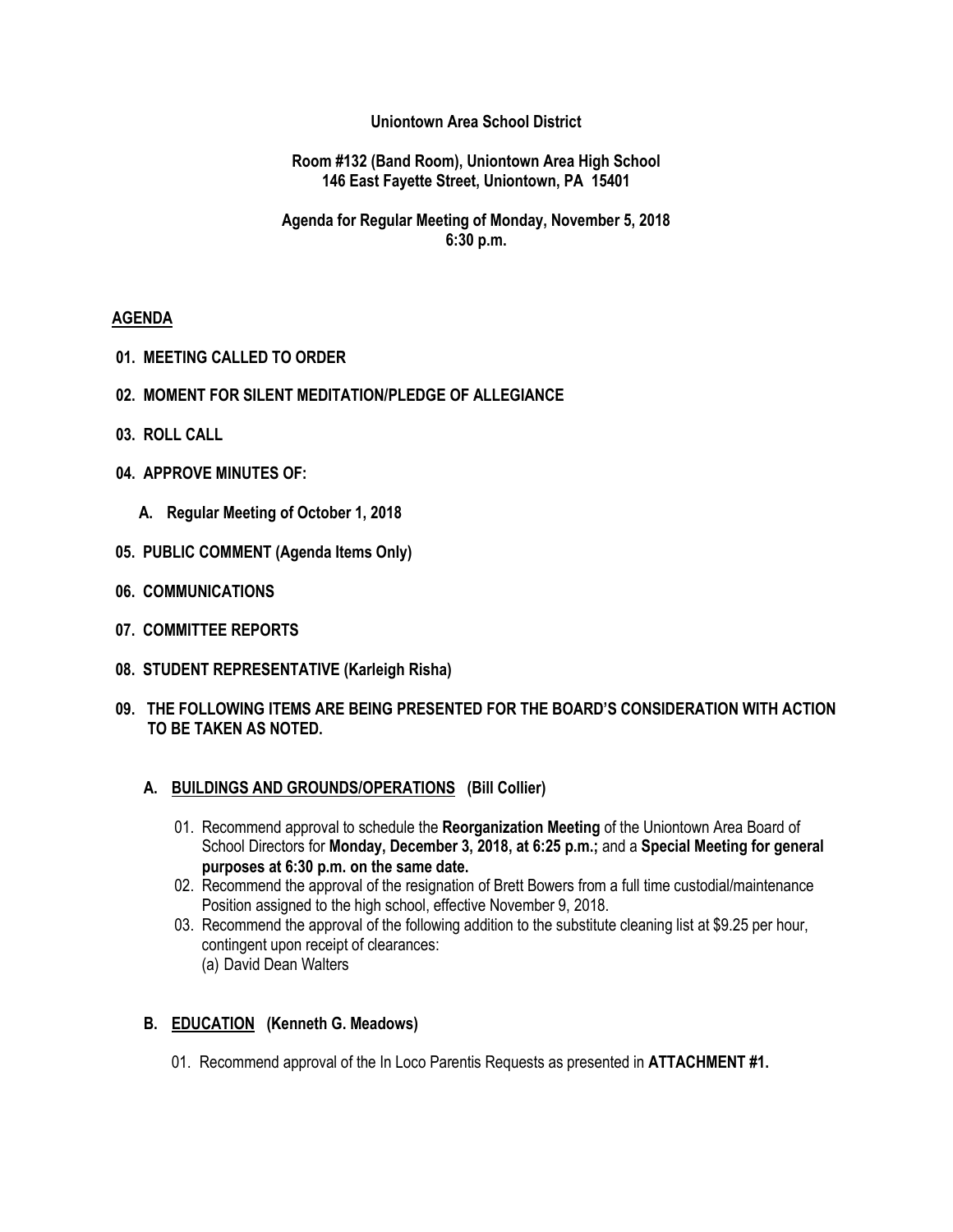- 02. Recommend approval of the following addition(s) to the professional substitute list at \$110 per day; contingent upon receipt of proper clearances and certificates:
	- (a) Adam Morgan
	- (b) Pam Aursland
	- (c) Rachel Hinzy
	- (d) Carmen Schultz
	- (e) Rebecca Guseman
	- (f) Kimberley Zebro
	- (g) Jennifer Farquhar
	- (h) Kevin Sanders
- 03. Recommend approval of the following individuals for tenure and direct the Board Secretary to issue professional employee contracts to the same:
	- (a) Zachary Dice
	- (b) Heather Kerestine
	- (c) Stephanie Wallace
	- (d) Emily Ward
- 04. Recommend approval of the resignation of Ryan Gerney, High School Music and Band Teacher effective October 31, 2018.
- 05. Recommend approval of the employment of Wyatt Wilson as a music teacher with the location to be determined, effective November 1, 2018.
- 06. Recommend approval of the District's Comprehensive Plan as presented in **ATTACHMENT # 2.**

## **C. FINANCE/PERSONNEL (Thomas W. Gerke)**

- 01. Recommend approval of the following financial statements for September, 2018:
	- (a) General Fund Treasurer's Report
	- (b) Federal Funds Treasurer's Report
	- (c) Budget and Revenue Report
- 02. Recommend approval of payroll for October, 2018.
- 03. Recommend approval for payment of the following bills, authorizing and directing Officers of the Board to issue vouchers for same:

| (a) General Fund         |          |
|--------------------------|----------|
|                          |          |
|                          |          |
| (b) Cafeterias 27,598.11 |          |
| (c) Federal Funds        |          |
|                          | 4 361 78 |

- 04. Recommend approval of the following addition(s) to the substitute list for secretaries, clerks, and aides:contingent upon the proper receipt of clearances.
	- (a) Angela Rodeheaver
	- (b) Bobby McDermott
	- (c) Mykayla Brewer
	- (d) Katie Payton
- 05. Recommend approval of the 2018 Per Capita Tax Exonerations as presented in **ATTACHMENT #3.**
- 06. Recommend approval of the resignation of Mary Nemchik as a 12 month secretary assigned to the business office at Central effective June 30, 2019.
- 07. Recommend approval of the resignation of Sadie Rozzell, paraprofessional at Menallen School, effective October 25, 2018.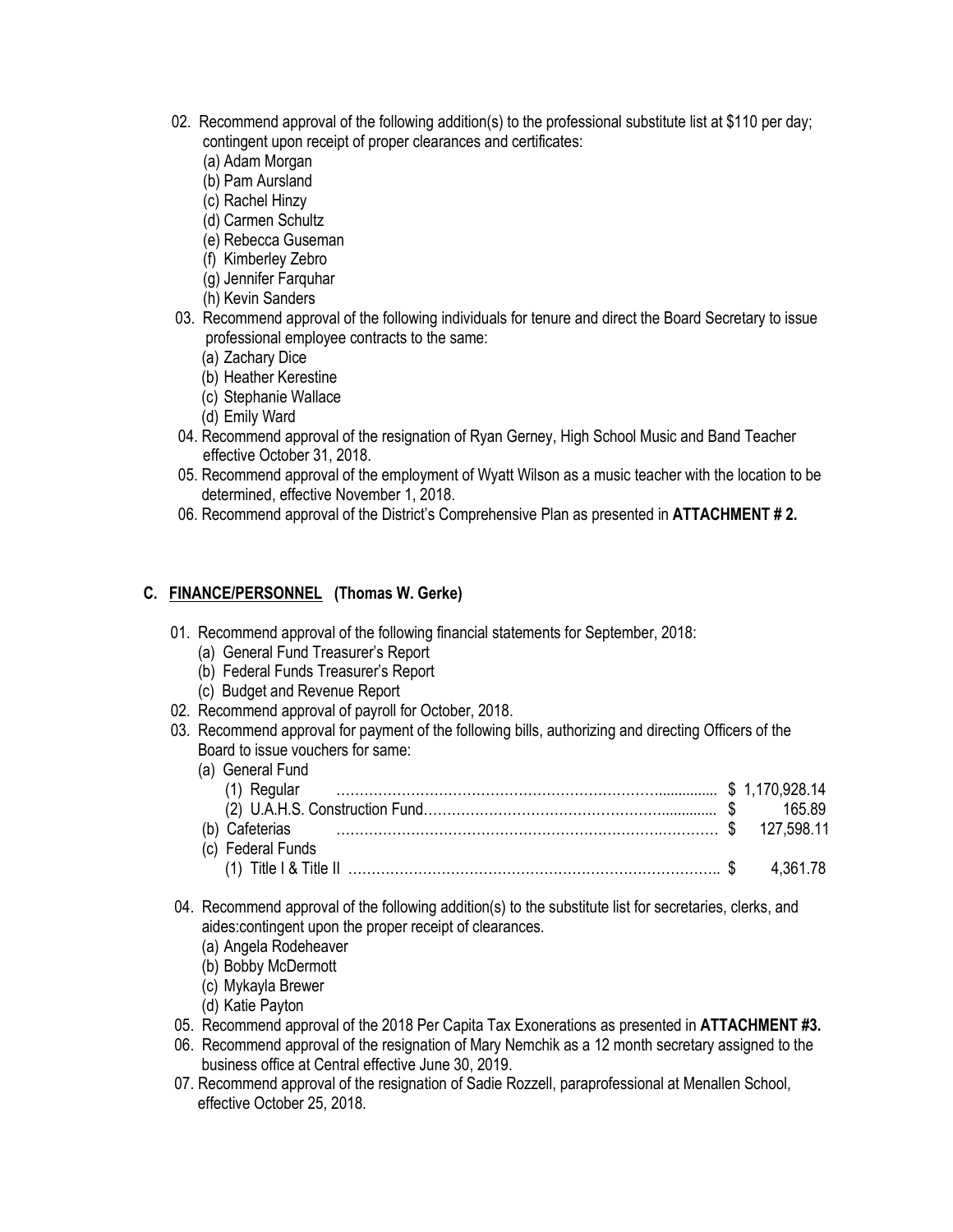- 08. Recommend approval of the resignation of Jerri Galie, paraprofessional at Menallen School, effective October 18, 2018 and honor her request to remain on the substitute list for secretaries, clerks and aides.
- 09. Recommend approval of the resignation of Melissa Brown as a paraprofessional at Menallen School, effective October 30, 2018 and honor her request to remain on the professional substitute list.
- 10. Recommend approval of the resignation of Mary K. Sykes as a professional substitute effective Friday November 9, 2018.
- 11. Recommend approval of the resignation of George Ross as a professional substitute effective Friday November 9, 2018.
- 12. Recommend approval to accept the Fund Balance Policy as presented in **ATTACHMENT # 4.**

# **D. POLICY/PROCEDURE (Terry Dawson)**

01. Recommend approval of the final reading of The All Hazard's Plan regarding safety and security as presented. \* A full copy is available in Mr. Gmitter's office.

# **E. STUDENT ACTIVITIES (Don Rugola)**

- 01. Recommend approval for the Snow Ball dance to be held Friday, December 21st (half-day) at Hopwood Social Hall at the request of Dina Kriebel.
- 02. Recommend approval of the resignation of Matthew Girod as Head Girl's Varsity Track and Field Coach effective October 15, 2018 and honor his request to remain as a volunteer with distance runners.
- 03. Recommend approval of the resignation of Henry J. Kaufman III as  $9<sup>th</sup>$  Grade Basketball Coach effective October 4, 2018.
- 04. Recommend approval of the employment of Ray Robinson as 9<sup>th</sup> Grade Basketball Coach upon the endorsement of Coach Rob Kezmarsky.
- 05. Recommend approval for Daishawn Ash to volunteer as a football assistant upon the endorsement of Coach Cedric Lloyd.
- 06. Recommend approval of the employment of Cedric Lloyd as Boy's Track and Field Coach for the 2018- 2019 School Term.
- 07. Recommend approval of the resignation of Lara Dowling as Varsity Swim Scoreboard Operator effective October 22, 2018.
- 08. Recommend approval of the employment of Kristen Piper as a Jr. High Volleyball Coach upon the endorsement of D.J. Burns.

## **F. SAFETY/SECURITY (Pam Neill)**

- 01. Recommend approval of the resignation of Donna Slater as security at Lafayette school effective October 2, 2018 and honor her request to remain on the substitute list.
- 02. Recommend approval of the following additions to the list of security personnel.
	- (a) Carol Lowther (Lafayette) Effective October 3, 2018 (\$9.25 per hour)
	- (b) Earl Wright (\$18 per hour)
- 03. (Information Item) A risk and vulnerability assessment was conducted at Franklin Elementary on October 4, 2018 as presented in **ATTACHMENT # 5.**

## **G. TECHNOLOGY (William Rittenhouse, Jr.)**